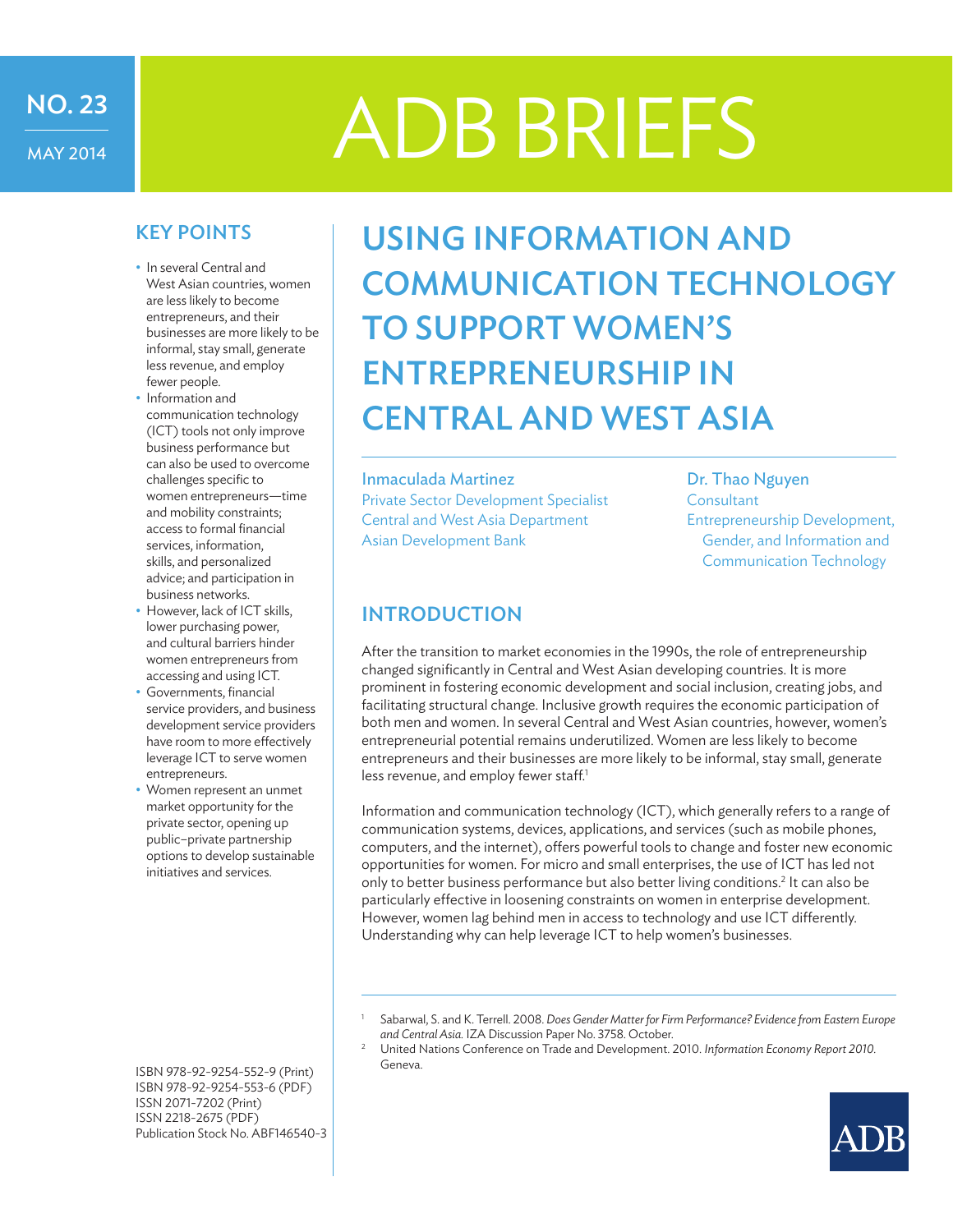The Asian Development Bank (ADB) supports the growth of women's businesses in Central and West Asia.<sup>3,4</sup> As part of this development agenda, ADB has undertaken a regional study to better understand issues related to access and use of ICT, as well as the needs and preferences of women entrepreneurs in relation to ICT in selected Central and West Asian countries. The study, to be published in 2014, focuses on ICT's potential to catalyze women's entrepreneurship in Azerbaijan, Kazakhstan, the Kyrgyz Republic, and Uzbekistan.5

This brief gives an overview of women's entrepreneurship in the region, and describes (i) how ICT can be used to support business activity and overcome challenges specific to women, (ii) the barriers preventing women from enjoying the full benefits associated with ICT, and (iii) the methodology used for the regional study. Finally, it summarizes the study's strategic recommendations for ADB and other stakeholders.

# Women's Entrepreneurship in Central and West Asia

There is limited data on the gap between men and women business operators or owners in Central and West Asia, but the figures below provide some insight.

Women play an important role in Central and West Asian economies. In most countries, they comprise a significant percentage of the labor force and, in some, make up more than the world average of 51% (Figure 1).

Table 1 shows the representation of women leaders in firms, either as owners or managers. Although women's representation may be higher in Central and West Asia than in other parts of the world, these figures do not reflect the significance of women's participation in the labor market or their educational achievements.<sup>6</sup> In this region, literacy rates for men and women are high—above 99% in most countries.<sup>7</sup>



<sup>3</sup> For ADB, Central and West Asia includes Afghanistan, Armenia, Azerbaijan, Georgia, Kazakhstan, the Kyrgyz Republic, Pakistan, Tajikistan, Turkmenistan, and Uzbekistan.

<sup>4</sup> For example, the following ADB projects: Women Entrepreneurship Development Project in the Kyrgyz Republic (2012); Women's Entrepreneurship Support Sector Development Program in Armenia (2012); the Second Small and Microfinance Development Project in Uzbekistan (2010); and the Multitranche Financing Facility: Small and Medium Enterprise Investment Program in Kazakhstan (2010).

<sup>5</sup> The study is funded through ADB. 2010. *Technical Assistance for Promoting Gender-Inclusive Growth in Central and West Asia Developing Member Countries.* Manila.

<sup>6</sup> For example, according to the World Economic Forum's *Global Gender Gap Report 2012*, the female-to-male ratio of professional and technical workers in Azerbaijan was 1.17 to 1 in the sample being studied, and educational attainment was almost equal for enrollment in primary, secondary, and tertiary education. In Kazakhstan, the female-to-male ratio of professional and technical workers was 2.02 (nearly twice as many women than men were professional and technical workers), and enrollment in tertiary education for female to male was 1.44. http://www3.weforum.org/docs/WEF\_GenderGap\_Report\_2012.pdf

<sup>7</sup> Except for Afghanistan (where no data is available) and Pakistan (40% female literacy rate versus 69% for males). World Development Indicators Database. Data accessed 15 November 2013. http://databank.worldbank.org/data/home.aspx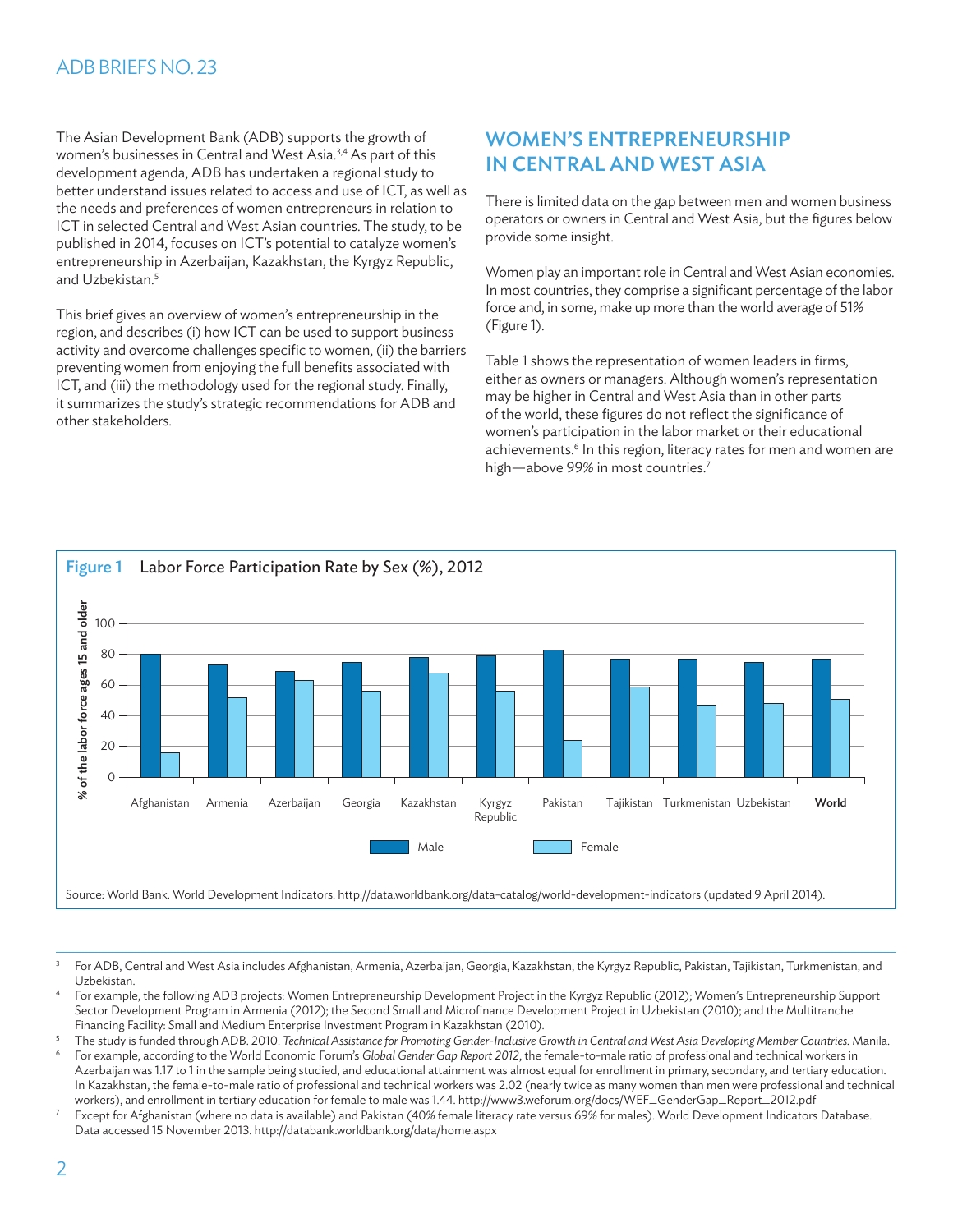| Country/Region                  | <b>Firms with Female</b><br>Participation in<br>Ownership | Firms with a<br><b>Female Top Manager</b> | Permanent<br><b>Full-Time Female</b><br><b>Workers</b> | <b>Permanent Full-Time</b><br>Nonproduction<br>Female Workers <sup>a</sup> |
|---------------------------------|-----------------------------------------------------------|-------------------------------------------|--------------------------------------------------------|----------------------------------------------------------------------------|
| Eastern Europe and Central Asia | 34.0                                                      | 21.2                                      | 39.4                                                   | 44.3                                                                       |
| Afghanistan (2014)              | 2.4                                                       | 4.6                                       | 24.4                                                   | 47.4                                                                       |
| Armenia (2009)                  | 31.8                                                      | 13.5                                      | 36.9                                                   | 12.8                                                                       |
| Azerbaijan (2013)               | 4.1                                                       | 2.4                                       | 31.4                                                   | 42.9                                                                       |
| Georgia (2013)                  | 33.9                                                      | 32.1                                      | 44.4                                                   | 23.3                                                                       |
| Kazakhstan (2013)               | 28.3                                                      | 18.8                                      | 35.9                                                   | 48.3                                                                       |
| Kyrgyz Republic (2013)          | 51.1                                                      | 28.8                                      | 45.1                                                   | 52.8                                                                       |
| Pakistan (2007)                 | 6.7                                                       | n/a                                       | 0.8                                                    | 0.1                                                                        |
| Tajikistan (2008)               | 34.4                                                      | 11.8                                      | 31.4                                                   | 8.1                                                                        |
| Uzbekistan (2008)               | 39.8                                                      | 11.4                                      | 34.1                                                   | 11.4                                                                       |

### Table 1 Female Participation in Business (%)

n/a = not available.

a Indicator computed using data from manufacturing firms only.

Source: World Bank and European Bank for Reconstruction and Development. Business Environment and Enterprise Performance Surveys. Most recent data available.

Women tend to own businesses in low-growth, low-income sectors of the economy, with lower levels of efficiency and smaller firms.<sup>8</sup> This situation can be attributed to several factors, including women-specific barriers that either do not affect male-owned enterprises, or do not affect them to the same degree. Women have greater difficulty accessing formal financial services, in part because their businesses tend to be smaller and have less access to collateral. Women also tend to have weaker managerial and business skills, less financial knowledge, and less business experience because of their time constraints resulting from a disproportionately large share of family responsibilities. Traditional cultural norms also constrain mobility, limiting women's opportunities to benefit from business development support, networks, and access to information. Finally, an unfavorable business environment will affect smaller businesses disproportionately as they operate with more limited economies of scale and incur higher costs of doing business.

Preliminary findings from ADB's regional study are consistent with global research results. Fieldwork in the four countries studied shows that women entrepreneurs tend to concentrate on food processing, textiles, beauty care, and handicrafts. Time and mobility constraints are commonly shared concerns, and

traditional social norms limit women's economic role, especially in Azerbaijan. Access to finance, information, and markets are also highlighted, in that order, as important barriers to growing a business.9

# Information and Communication Technology to Leverage Women's Entrepreneurship

ICT<sup>10</sup> can provide effective tools to support economic activities. ICT, especially mobile phones, computers, and the internet, have become essential to develop business and enhance competitiveness. In particular, the high penetration of mobile phones in developing countries and the increased affordability of internet services have brought about unprecedented opportunities for people to leverage these technologies to start and grow businesses. According to the International Telecommunication Union, in 2013 there were approximately 6.8 billion mobile phone subscriptions in the world, almost as many as the world's population. The price of ICT services dropped by 30% globally between 2008 and 2011, with the biggest decrease in fixed broadband internet services, where prices have gone down by 75%.<sup>11</sup>

<sup>8</sup> The hypothesis of female-owned firms' underperformance is from Mohammad Amin. 2011. *Labor Productivity, Firm-size and Gender: The Case of Informal Firms in Latin America (Short Note).* Mimeograph. Available at http://works.bepress.com/mohammad\_amin/32

<sup>9</sup> ADB. Forthcoming. Leveraging ICTs to Unleash the Potential of Women Entrepreneurs in Central and West Asia. Country Data. Manila.

 $10$  Including television, phones, radio, computer hardware and software, and services and applications associated with these technologies.

<sup>11</sup> International Telecommunication Union. 2013. *ICT Facts and Figures.* http://www.itu.int/en/ITU-D/Statistics/Documents/facts/ICTFactsFigures2013-e.pdf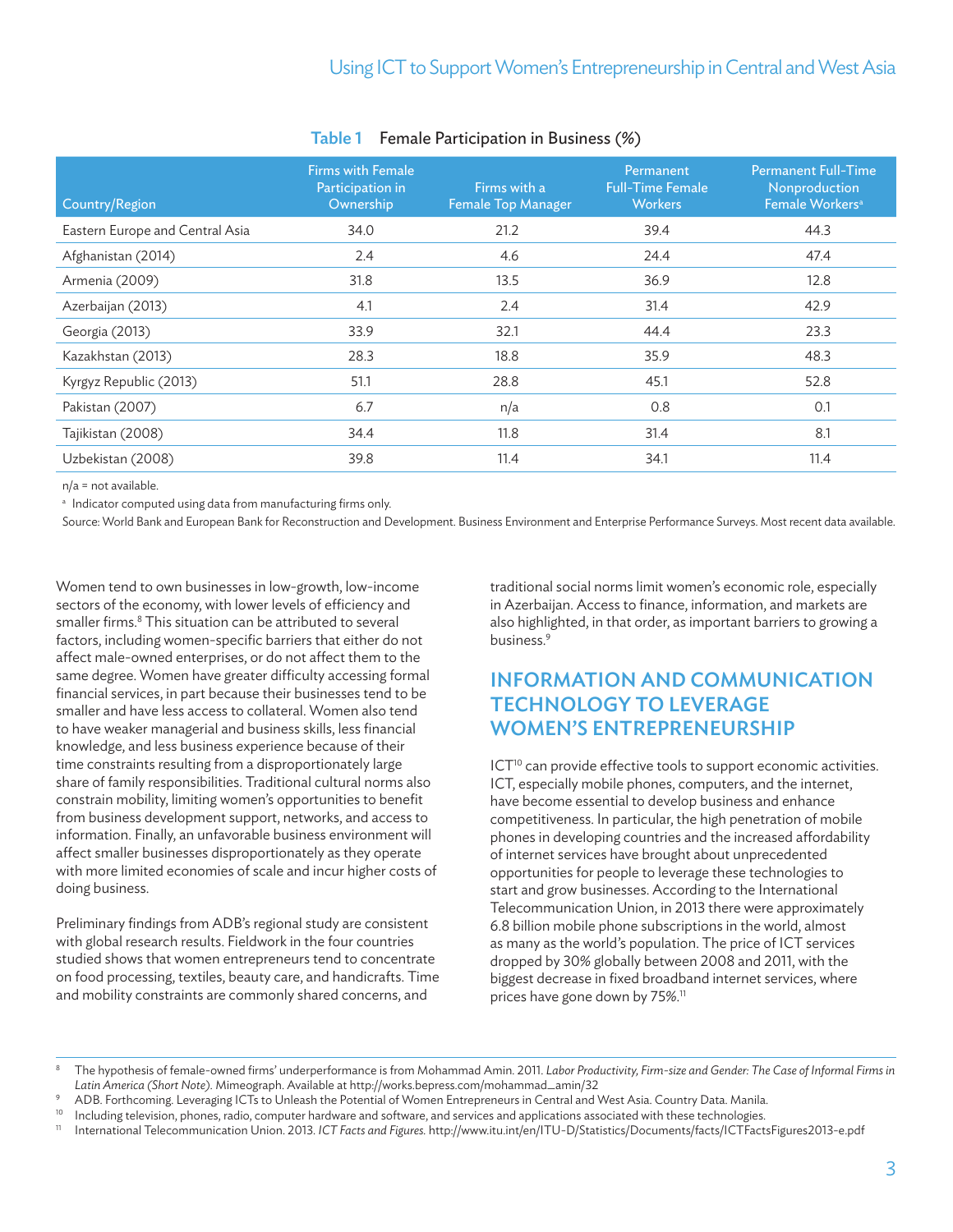The availability and quality of ICT infrastructure will determine the feasibility and effectiveness of using these tools for business. Table 2 provides data on access, usage, and quality of phones, computers, and the internet for the four countries covered by the study. ICT infrastructure is more developed in Kazakhstan and Azerbaijan, with the Kyrgyz Republic and Uzbekistan lagging behind. This is also consistent with the rankings of these countries using the Networked Readiness Index.12 Out of 144 countries, Kazakhstan ranked 43, Azerbaijan 56, and the Kyrgyz Republic 118. Uzbekistan is not ranked. The overall environment of ICT infrastructure is thus quite different in these countries, and interventions will have to be tailored to reflect differences in access to computers and the internet, as well as usage patterns.

As a business tool, ICT can ease access to information to help set up or grow a business, including vital information on markets, suppliers, and producers. It can reduce the cost of transferring money or enable access to financial services, allowing the development of more tailored and responsive financial products. ICT tools can also provide new venues to deliver business development support services such as training and advisory or extension services, and can facilitate the provision of businessrelated government services.

Not only does ICT help improve productivity and competitiveness in the marketplace. The ICT sector itself creates jobs and business opportunities, further contributing to economic growth. In particular, given the high literacy rate and skills level of women in many former Soviet Central Asian countries, ICT provides unique opportunities for them to start businesses such as outsourced professional services in the knowledge economy (Box 1).

ICT can be an especially powerful tool to support women entrepreneurs and reduce women-specific barriers to their businesses. These technologies can help overcome time and mobility constraints; ease access to formal financial services; increase access to information, skills training, and personalized advice; and enable participation in business networks. As ICT services can contribute to a more enabling business environment, it helps smaller businesses—where women are concentrated disproportionately. Specific examples of how ICT can help reduce barriers to women's entrepreneurship are included below.

Statistics show a significant gap between men and women regarding access, usage, and ownership of ICT. Globally, 200 million fewer women use the internet than men, and they are 21% less likely to

|                                                                 | Azerbaijan | Kazakhstan | Kyrgyz Republic | Uzbekistan |
|-----------------------------------------------------------------|------------|------------|-----------------|------------|
| Access                                                          |            |            |                 |            |
| Fixed-telephone subscriptions (per 100 people)                  | 18.1       | 26.3       | 9.3             | 6.9        |
| Mobile-cellular telephone subscriptions (per 100 people)        | 108.7      | 155.7      | 116.4           | 91.6       |
| Fixed (wired)-broadband subscriptions (per 100 people)          | 10.73      | 7.36       | 0.69            | 0.53       |
| Households with a computer (%)                                  | 21.5       | 46         | 4               | 3.2        |
| Households with internet access (%)                             | 35.3       | 44         | 3.6             | n/a        |
| Usage                                                           |            |            |                 |            |
| International voice traffic, total (minutes/subscription/month) | 6.4        | 3.9        | 6.9             | n/a        |
| Domestic mobile traffic (minutes/subscription/month)            | 110.5      | 68.4       | 78.7            | 154.3      |
| Individuals using the internet (%)                              | 50         | 45         | 20              | 30.2       |
| Quality                                                         |            |            |                 |            |
| Population covered by a mobile-cellular network (%)             | 100        | 95         | 97              | 93         |
| Fixed (wired)-broadband subscriptions (% of total internet)     | 75.7       | 94.6       | 32.1            | 3.2        |
| International internet bandwidth (bits per internet user)       | 19,102     | 21,939     | 1,726           | 579        |

## Table 2 Selected ICT Infrastructure Indicators

ICT = information and communication technology, n/a = not available.

Source: World Bank and the International Telecommunication Union. 2013. *The Little Data Book on Information and Telecommunication Technology.* http://data.worldbank.org/products/data-books/little-data-book-on-info-communication-tech. Most recent data available.

<sup>12</sup> World Economic Forum. 2013. *Global Information Technology Report 2013.* Geneva.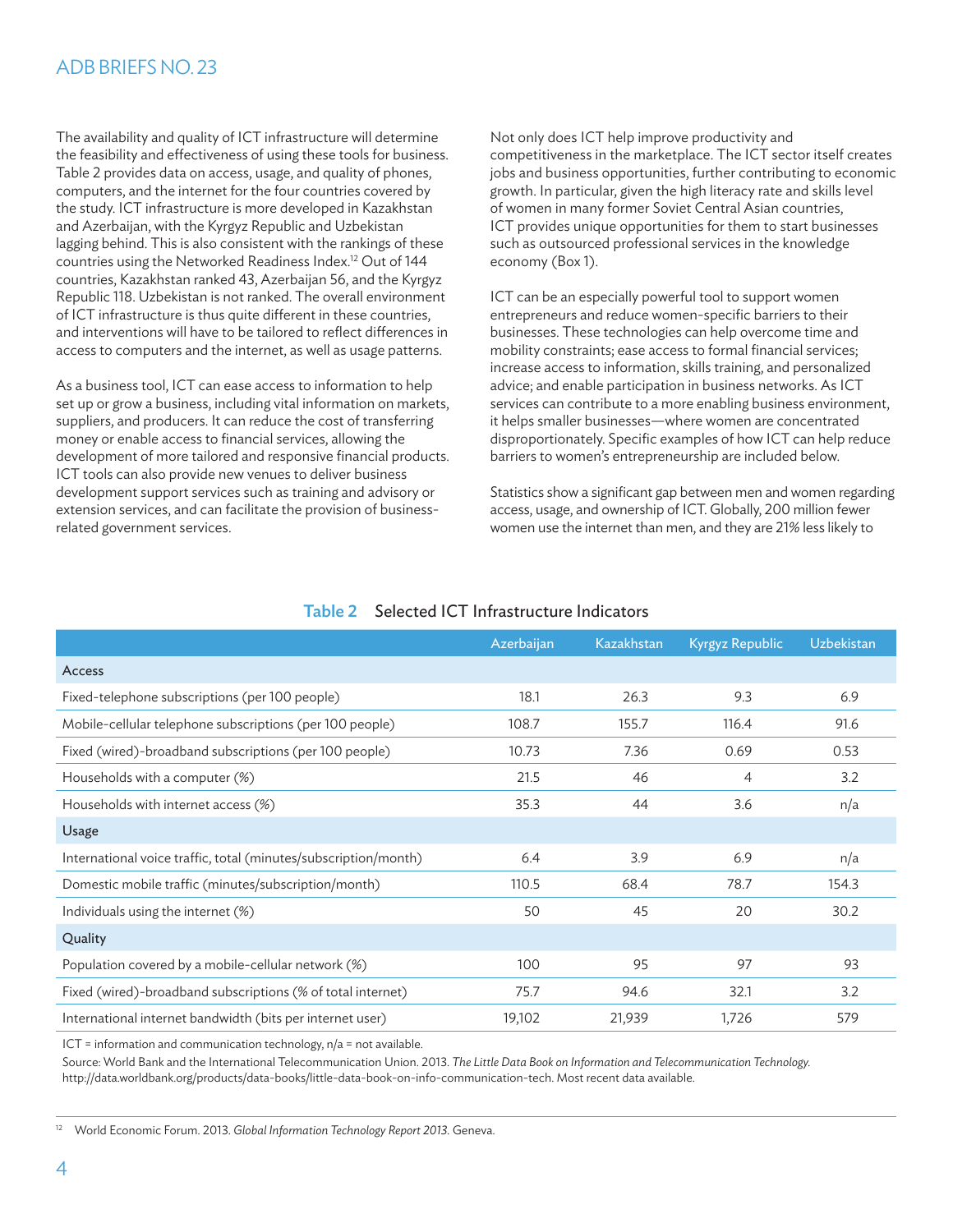## Box 1 Online Outsourcing Services

Online outsourcing sites like Elance.com present unprecedented opportunities for women in developing countries. Working from home, they can provide a wide range of professional services to domestic and international clients. The range of services is evolving, from services that require basic skills such as data entry and personal assistance to others involving highly specialized skills like IT programming and law. A limiting factor is that a good command of the English language is usually required, although opportunities in Russian exist.

Philippines-based university librarian Sheila Ortencio used to earn \$1.50/hour and struggled to pay for food and child care. After 4 years of working as a freelancer on Elance, cataloguing e-books online at \$8.50/hour, she was able to save enough to buy properties, including a condo in Manila. Three of the top four countries with most freelancers registered in Elance are in Asia. Elance has over 350,000 freelancers in India, who earned over \$160 million in 2012. Odesk has 2.4 million registered freelancers and more than 480,000 clients—including companies like Cisco and HP.

Opportunities like those Sheila had are available to women in Azerbaijan, Kazakhstan, the Kyrgyz Republic, and Uzbekistan, and could be especially suitable for them given their literacy rate and education. A search on Elance.com showed that a small group of women in these countries are already taking advantage of these opportunities.

#### IT = information technology.

Sources: ADB. Forthcoming. Leveraging ICTs to Unleash the Potential of Women Entrepreneurs in Central and West Asia. Country Data. Manila; Elance Annual Impact Report. June 2013. https://www.elance.com/q/sites/default/files/docs/AIR/AnnualImpactReport.pdf.html

own a mobile phone.<sup>13</sup> This could be the result of one or more of the following factors:<sup>14</sup>

- Women in developing countries have lower-level skills and less access to training to adopt and fully employ ICT. Family responsibilities also leave them less time to acquire new ICT-related skills and increase their exposure to ICT.
- Social norms that support traditional male control of technology and information do not allow women opportunities to engage with the world outside their immediate communities.
- Women tend to be financially weaker than men; they have lower average incomes and face barriers in accessing financial resources. They are less able to afford to use, rent, or buy new technologies.

When designing women's entrepreneurship support programs leveraging ICT, it is important to assess the barriers that have traditionally shaped the gender divide. Interventions should be based on an assessment of women's demands, and involve women in consultation and design processes to ensure that barriers to ICT access and use are reduced. From the supply side, in many countries ICT is not leveraged effectively by government, financial service providers, business development support services providers, and other institutions focused on private sector development. The fact that women remain an untapped market opportunity for the mobile phone industry<sup>15</sup> creates opportunities for partnerships between the private (e.g., mobile network operators) and the public sectors (Box 2).

## Box 2 Developing Partnerships to Provide Information and Communication Technology Skills Training for Women Entrepreneurs

The Union of Kazakhstani Women Entrepreneurs and the mobile phone company JSK Kcell, within the framework of a project for a school for women leadership, have provided training on the use of mobile phones for women's business activities. The union organized the groups and sessions and Kcell delivered the training. In 2013, 250 women entrepreneurs were coached in the cities of Taraz, Aksu, and Karaganda. According to Kcell, the women found the training very useful and the company regards the program a success. The program will be scaled up in 2014.

Source: ADB. Forthcoming. Leveraging ICTs to Unleash the Potential of Women Entrepreneurs in Central and West Asia. Country Data. Manila.

<sup>&</sup>lt;sup>13</sup> International Telecommunication Union and UNESCO. 2013. Doubling Digital Opportunities: Enhancing the Inclusion of Women & Girls in the Information Society. http://www.broadbandcommission.org/Documents/working-groups/bb-doubling-digital-2013.pdf

<sup>14</sup> International Center for Research on Women. 2010. *Bridging the Gender Divide.* Washington, DC.

<sup>15</sup> Other studies have reported a gender gap of 300 million fewer female than male mobile phone subscribers in low- and middle-income countries. GSM Association and the Cherie Blair Foundation for Women. 2010. *Women and Mobile: A Global Opportunity.* http://www.cherieblairfoundation.org/women-and-mobile-a-globalopportunity/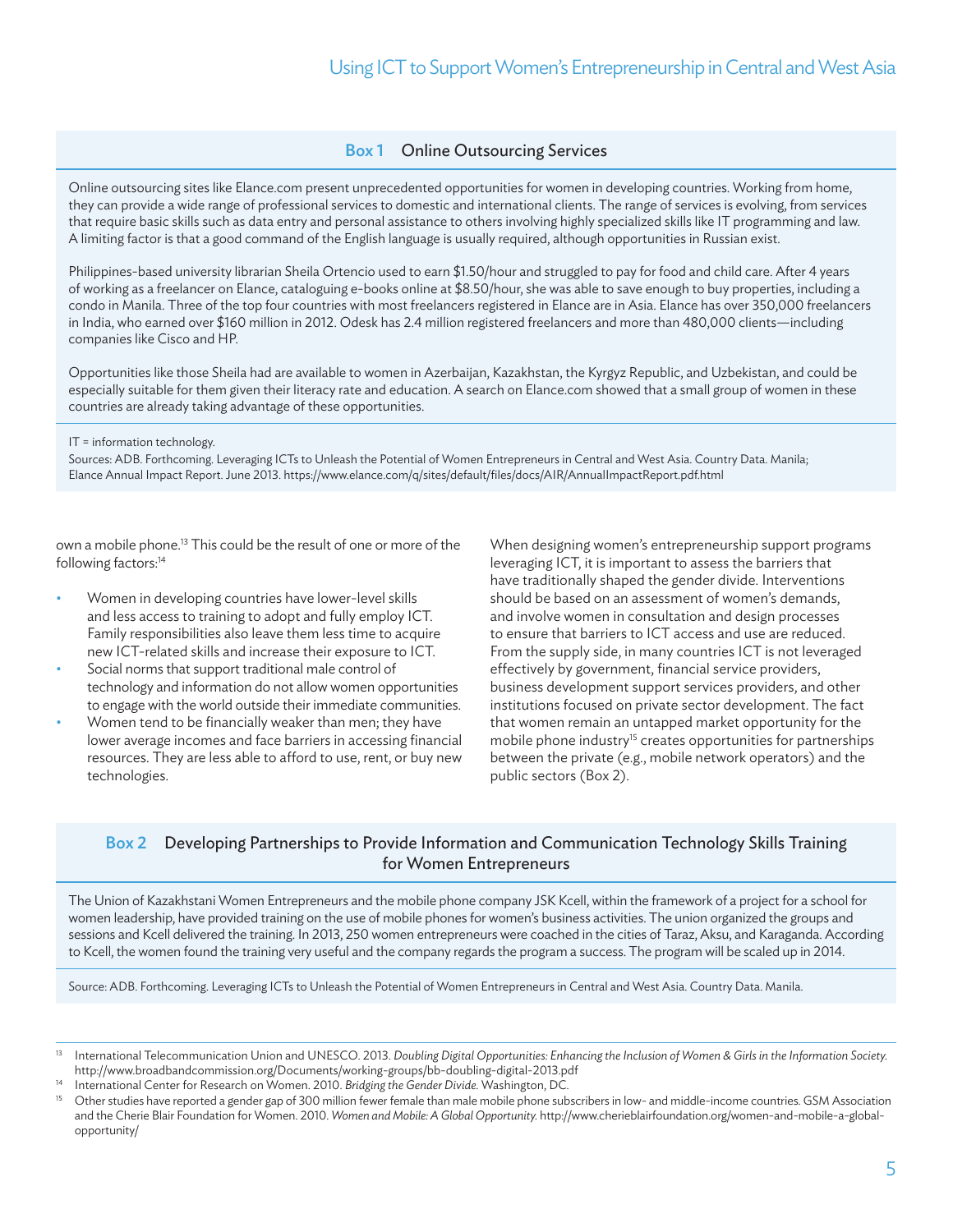Although there is little sex-disaggregated data on ICT access, usage, and ownership for Central and West Asian countries, available data indicate that women in the region, and especially women in rural areas, are lagging significantly behind men in ICT usage. For example, in Azerbaijan 62% of urban men were computer users compared with only 38% of urban women and 19% of rural women.<sup>16</sup> Internet use was at 66% for urban men, 50% for urban women, and only 21% for rural women. Similarly, a well-designed, award-winning e-government program in Kazakhstan recorded that as of November 2013, women made up only 23% of its users.<sup>17</sup> Given that Kazakhstan is one of the leading countries in the region in gender equality<sup>18</sup> and ICT readiness,<sup>19</sup> women elsewhere in the region are likely to be in a similar or worse situation. Women entrepreneurs' access and use of ICT, as well as their needs and preferences, need to be better understood to support evidence-based interventions.

# Regional Study

ADB is completing a regional study to explore and compare the ICT environment for developing women's entrepreneurship in Central and West Asia. The research covers Azerbaijan, Kazakhstan, the Kyrgyz Republic, and Uzbekistan. The study looks at women entrepreneurs' ICT access, usage, ownership, needs, and preferences, and assesses women's willingness to pay for ICT services. The study reviews how the use of different ICT tools can meet identified demand for support services, tailored to the skills and purchasing power of the target group. The research has identified actions to improve the policy, regulatory, and business support environment for women's entrepreneurship. It will also include practical recommendations for ADB's work involving ICT-related components to support women entrepreneurs.

The assessment used primary and secondary sources of data, including surveys of more than 420 women entrepreneurs and 24 focus groups with over 200 women entrepreneurs in various sectors in urban, peri-urban, and rural environments. The study assessed the extent to which ICT promotes (i) gender-sensitive legal and regulatory environments that favor women's economic empowerment, (ii) effective policy leadership and coordination for women's economic development, (iii) access to gendersensitive financial services, (iv) access to gender-sensitive business development support services, (v) access to markets, (vi) access to and usage and ownership of technology, and (vii) representation of women entrepreneurs and participation in policy dialogue.

# Policy Recommendations

The regional study proposes policy options and interventions to leverage ICT to create and improve women's entrepreneurial activity. These interventions aim to reduce the barriers to access and use from the demand side (skills, time and mobility, affordability, cultural barriers) and the supply side (ineffective leverage by government, financial services providers and business development services [BDS] providers). Some may require better ICT infrastructure and changes to the regulatory framework (e.g., to support the development and uptake of mobile financial services), which can take longer to implement. But other interventions could be introduced faster, for earlier results—a few examples are included below. More detailed options are included in Table 3.

Create an enabling environment where women can effectively use ICT by

- setting up women-friendly, culturally sensitive public access points for ICT; and
- implementing women-targeted ICT programs to build skills using computers and mobile phones for business. The contents could go from basic training on how to use the internet, email, or information search to more sophisticated contents to support online presence and develop online stores, or IT professional skills to explore opportunities in ICT-based businesses.

Leverage ICT to reduce barriers to accessing finance by providing support and incentives to financial service providers to

- pilot test the use of ICT in giving information about products;
- ease access to financial services, by facilitating loan applications, disbursement, and repayment using ICT;
- process new sources of data, for example, from telecommunications providers, utilities, or government, to design products better tailored to their risk profile and financial needs.

Leverage ICT to ease women's access to BDS by

encouraging BDS providers, government agencies, or civil society organizations that provide information and support services to women entrepreneurs to use ICT to increase outreach of their services or serve as a new delivery platform, making services available online or by phone. SMS-based information alert services can increase outreach cost-effectively. Services and mobile applications should be available in local languages.

<sup>&</sup>lt;sup>16</sup> International Telecommunication Union. 2013. ICT Statistics. http://www.itu.int/en/ITU-D/Statistics/Pages/stat/default.aspx<br><sup>17</sup> Over 800,000 users registered on the Benublic of Kazakhstan o-Government portal in the

<sup>17</sup> Over 800,000 users registered on the Republic of Kazakhstan e-Government portal in the first 9 months of 2013. http://egov.kz/wps/portal/ Content?contentPath=/egovcontent/portalsNews/news/press\_reliz\_05112013&lang=en

<sup>18</sup> Kazakhstan was ranked 31st out of 135 countries on the global gender gap index. World Economic Forum. 2013. *The Global Gender Gap Report.* Geneva. Kazakhstan had a global information technology index score of 4.35 out of 5.00, or 55th out of the 144 countries being ranked in the World Economic Forum's *Global Information Technology Report 2013.*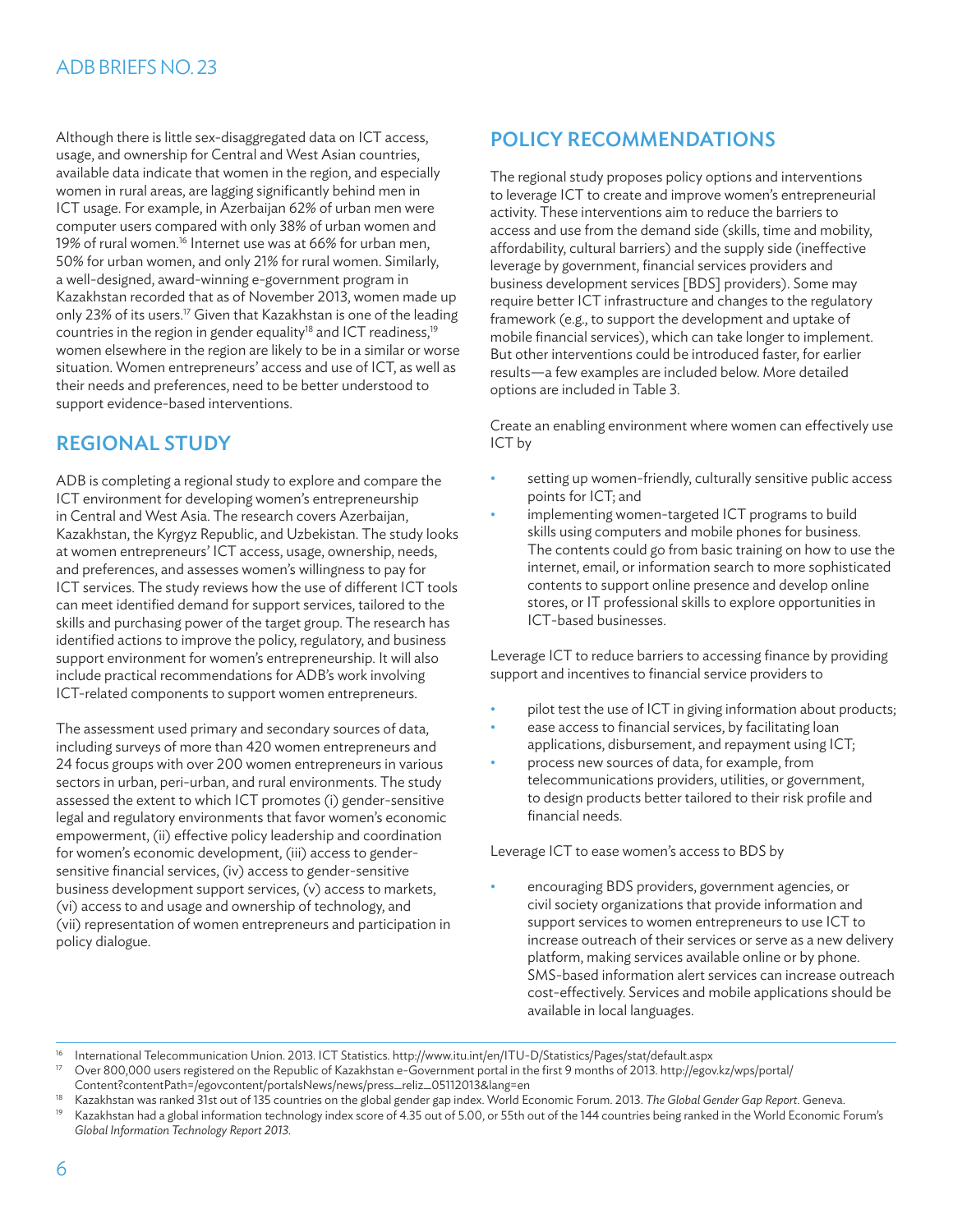## Table 3 Key Policy Areas to Leverage Information and Communication Technology for Women's Entrepreneurship

Policy area: Create an ecosystem where women entrepreneurs can effectively use and benefit from information and communication technology (ICT) for business.

*Examples of policy actions*

- Create women-friendly, culturally sensitive public access points for ICT (e.g., women-only internet clubs).
- Conduct awareness-raising campaigns to remove attitudinal barriers to ICT usage by women in rural areas.
- Support affordable ICT infrastructure, facilitating connectivity and targeting universal access.
- Ensure inclusive policy and project design and prioritization, so that women's needs and barriers of access and use are taken into account.
- Develop financing schemes to facilitate the adoption of ICT for business.
- Implement specific ICT skills-building programs, both basic (e.g., how to use the internet, e-mail, information search) and advanced (e.g., IT-related professional services, certification). Ensure ICT skills are part of all education support programs.
- Provide support services for women using ICT in their business, and make these support services accessible through various women-friendly channels.

Policy area: Leverage ICT to reduce barriers to accessing finance (e.g., low awareness, lack of information and financial literacy, limited access, perceived higher credit risk).

#### *Examples of policy actions*

- Support a regulatory framework conducive to agent and mobile banking by easing restrictions on who can provide financial services and act as agents, while ensuring consumer protection.
- Support the use of new forms of customer data to develop credit histories, enhance risk assessments, and develop better-tailored products.
- Increase women's awareness of relevant loan programs through the information channels that women entrepreneurs cite as their main source of information, news, and advice.
- Facilitate loan applications, disbursement, and repayment using ICT-enabled solutions (e.g., e-cards).
- Support SMS-based or internet-based financial literacy training, from basic personal budgeting information to tips on maximizing chances of obtaining loans, and comparing terms and conditions of loans.

Policy area: Leverage ICT to ease access to business development support services.

*Example of policy actions*

- Use ICT to increase outreach of programs, including new flexible delivery models—for example, over the internet or through mobile phones and radio.
- Use ICT to support mentoring programs for women entrepreneurs, linking women with national or international mentors.
- Support the development of SMS-based information alert services to enable women's business associations, government, and others to reduce barriers to access to information, especially in rural areas.

Policy area: Leverage ICT to access information, markets, and government services.

*Example of policy actions*

- Design SMS-based information alert services or apps for women entrepreneurs (e.g., latest information on prices).
- Build capacity for government agencies, women entrepreneurs' associations, business development support providers, and nongovernment organizations that work with women entrepreneurs to mainstream ICT to increase outreach and effectiveness of their programs.
- Customize skills development programs and individual technical assistance to support the online presence of women-owned businesses.
- Support the development of e-government services.

Policy area: Leverage the ICT industry as an opportunity for women to start ICT-related service businesses.

*Example of policy actions*

- Raise awareness of new ICT-enabled business opportunities (e.g., existing online outsourcing platforms like Elance.com) and empower women to detect and inform the authorities of potential risks of fraud.
- Design funding schemes and other incentives to support women's businesses in the ICT service industry.
- Customize ICT capacity-building programs to start ICT-related service businesses.